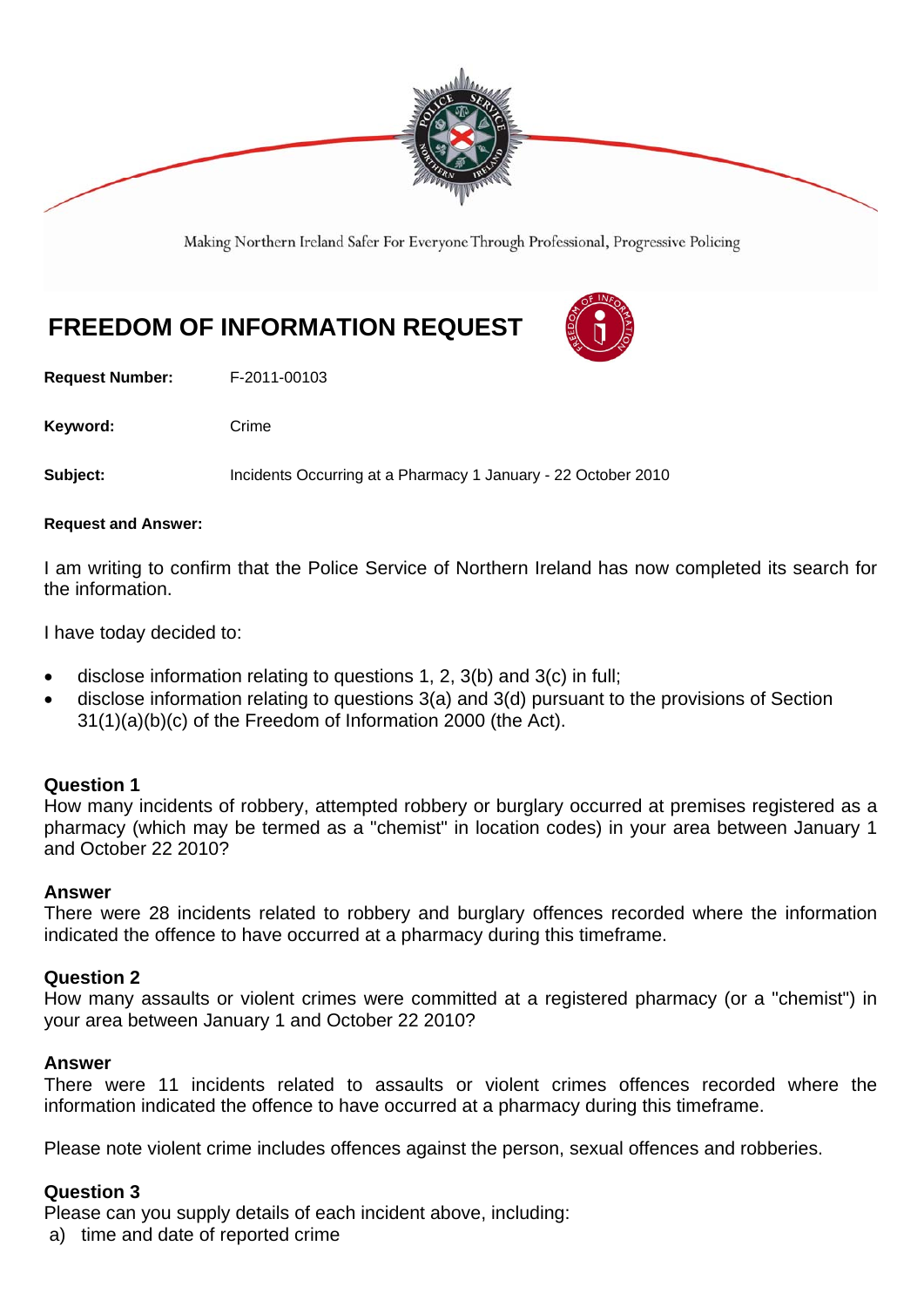- b) if suspects were believed to be armed (and details of suspected weapons, e.g. knife, firearm)
- c) whether anyone was hurt

 d) The number of people proceeded against in relation to these incidents, and the type of proceeding that took place (charge, caution etc).

# **Answer**

Please see table below.

The exact dates and times per incident have been exempted under Section 31(1)(a)(b)(c) of the Freedom of Information Act. In order to try and assist you I have provided this information in banded format in the table below.

Section 17 of the Freedom of Information Act 2000 requires the Police Service of Northern Ireland, when refusing to provide such information (because the information is exempt) to provide you the applicant with a notice which:

- (a) states that fact,
- (b) specifies the exemption in question and
- (c) states (if not otherwise apparent) why the exemption applies.

The exemption/s, as well as the factors the Department considered when deciding where the public interest lies, are listed below:

Section 31(1)(a)(b)(c) Law Enforcement

Section 31, Law Enforcement is a prejudice based and qualified exemption. This means that the Public Authority must outline the harm and consider the public interest in disclosure.

# **Harm**

Caution should always be taken where requests are made for information at individual record level. Releasing this level of data could lead to an individual being identified.

Anyone that had been involved in an incident of this nature at a pharmacy would be able to establish whether the matter had been reported to police and if they had not been approached, may be able to take action to avoid detection.

# **Public Interest Test – Section 31**

#### For Release

To release the date, time would inform public debate and raise awareness of crimes and public safety in such premises and how they are dealt with.

#### For Retention

People involved in crime in a pharmacy would be able to use this information to know if they had been detected and/or assist them to avoid detection. To provide the exact date and time along with the number of people proceeded against per incident would advise criminals that police have not detected a crime and this may encourage these criminals to reoffend. This may impede the prevention and detection of crime and further. If the public are aware that such information could be obtained through Freedom of Information (FOI) requests, it may encourage further crime as criminals would be able to make requests relevant to particular crimes in order to check the data to ascertain if any detection has been made by police.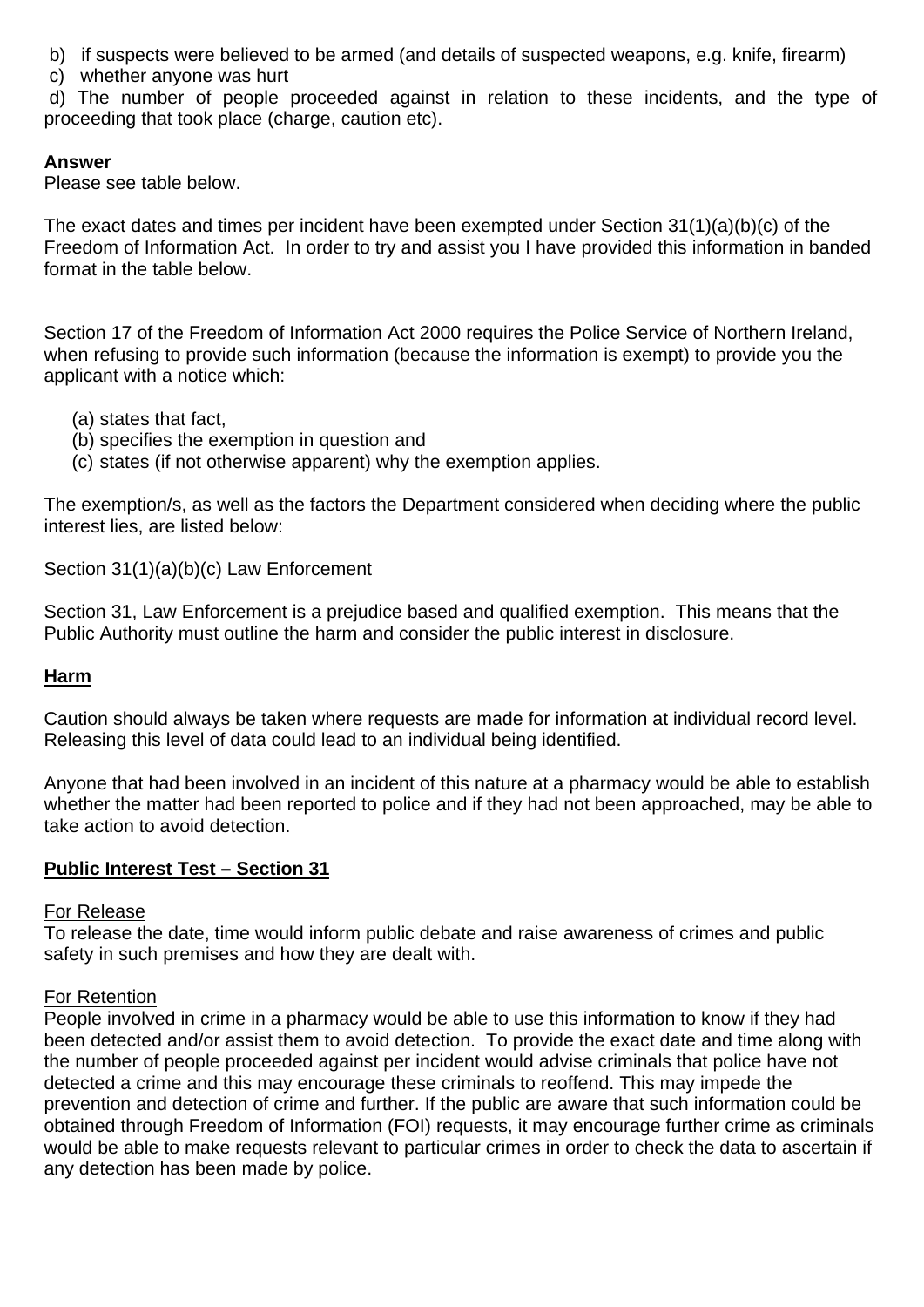# **Decision**

Whilst there are valid reasons for release of this information in line with the reasons for and spirit of the legislation, where such a release has potential to impact on law enforcement issues then the information regarding the exact date and time of incidents should not be provided and the exemption should be applied. Providing the exact date and time would allow criminals to identify an incident pertaining to themselves and therefore they would be able to ascertain whether any detection by police had been made – this would be contrary to the functions of police in the prevention and detection of crime, the apprehension or prosecution of offenders and the administration of justice.

If you have any queries regarding your request or the decision please do not hesitate to contact me on 028 9070 0164. When contacting the Freedom of Information Team, please quote the reference number listed at the beginning of this letter.

If you are dissatisfied in any way with the handling of your request, you have the right to request a review. You should do this as soon as possible, or in any case within two months of the date of issue of this letter. In the event that you require a review to be undertaken, you can do so by writing to the Head of Freedom of Information, PSNI Headquarters, 65 Knock Road, Belfast, BT5 6LE or by emailing foi@psni.pnn.police.uk.

If following an internal review, carried out by an independent decision maker, you were to remain dissatisfied in any way with the handling of the request you may make a complaint, under Section 50 of the Freedom of Information Act, to the Information Commissioner's Office and ask that they investigate whether the PSNI has complied with the terms of the Freedom of Information Act. You can write to the Information Commissioner at Information Commissioner's Office, Wycliffe House, Water Lane, Wilmslow, Cheshire, SK9 5AF. In most circumstances the Information Commissioner will not investigate a complaint unless an internal review procedure has been carried out, however the Commissioner has the option to investigate the matter at his discretion.

Please be advised that PSNI replies under Freedom of Information may be released into the public domain via our website @ www.psni.police.uk

Personal details in respect of your request have, where applicable, been removed to protect confidentiality.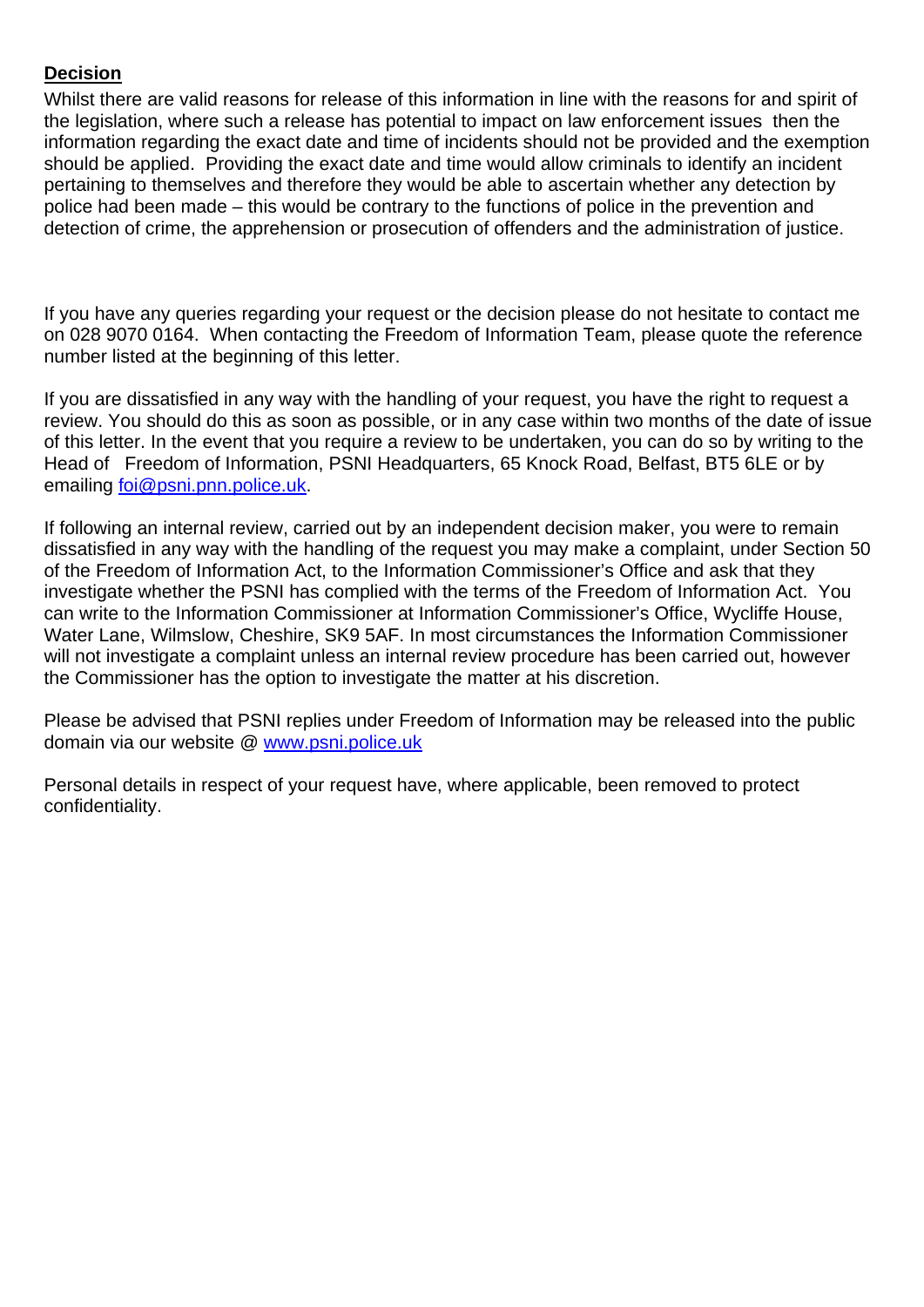# Recorded violent crime<sup>1</sup> and burglary offences where MO information indicates the incident to have taken place at a pharmacy

## **Northern Ireland**

# 1st January to 22nd October 2010

Please note: This information is based on data taken from a live crime recording system and may be subject to change

For the time period from 1st January to 22nd October 2010 there were 39 violent crime and burglary offences recorded where the MO information indicated the offence to have occurred at a pharmacy. Of those, 28 related to robbery and burglary, with the remaining 11 being other violent offences.

| Home office classification | <b>Offence type</b> | <b>Victim Injury</b> | <b>Reported date</b> | <b>Reported time</b> | <b>Weapons involved</b> | <b>Detection Method</b> |
|----------------------------|---------------------|----------------------|----------------------|----------------------|-------------------------|-------------------------|
| Burglary                   | Burglary            | None                 | Jan-Mar 2010         | 0000-0600 Hrs        |                         | <b>Charge</b>           |
| Burglary                   | Burglary            | None                 | Jan-Mar 2010         | 0000-0600 Hrs        |                         |                         |
| Burglary                   | Burglary            | None                 | Jan-Mar 2010         | 0000-0600 Hrs        | Stone/brick             |                         |
| Offence against the person | <b>AOABH</b>        | Minor                | Jan-Mar 2010         | 0600-1200 Hrs        |                         | Reported to PPS         |
| Burglary                   | Burglary            | None                 | Jan-Mar 2010         | 0600-1200 Hrs        |                         |                         |
| Robbery                    | Robbery             | None                 | Jan-Mar 2010         | 0600-1200 Hrs        |                         |                         |
| Burglary                   | Burglary            | None                 | Jan-Mar 2010         | 1200-1800 Hrs        |                         |                         |
| Offence against the person | Common assault      | Threat               | Jan-Mar 2010         | 1200-1800 Hrs        |                         | Reported to PPS         |
| Offence against the person | Common assault      | None                 | Jan-Mar 2010         | 1200-1800 Hrs        |                         | Reported to PPS (x2)    |
| Robbery                    | Robbery             | None                 | Jan-Mar 2010         | 1200-1800 Hrs        |                         |                         |
| Robbery                    | Robbery             | None                 | Jan-Mar 2010         | 1200-1800 Hrs        |                         |                         |
| Offence against the person | Common assault      | None                 | Jan-Mar 2010         | 1800-2400 Hrs        |                         |                         |
| Burglary                   | Burglary            | None                 | Apr-Jun 2010         | 0000-0600 Hrs        |                         |                         |
| Burglary                   | Burglary            | None                 | Apr-Jun 2010         | 0000-0600 Hrs        |                         |                         |
| Burglary                   | Burglary            | None                 | Apr-Jun 2010         | 0000-0600 Hrs        |                         |                         |
| Burglary                   | <b>Burglary</b>     | None                 | Apr-Jun 2010         | 0000-0600 Hrs        |                         |                         |
| Burglary                   | Burglary            | None                 | Apr-Jun 2010         | 0000-0600 Hrs        |                         | Charge                  |
| Offence against the person | <b>AOABH</b>        | Minor                | Apr-Jun 2010         | 0600-1200 Hrs        | Knife                   |                         |
| Burglary                   | Burglary            | None                 | Apr-Jun 2010         | 0600-1200 Hrs        |                         |                         |
| Burglary                   | Burglary            | None                 | Apr-Jun 2010         | 0600-1200 Hrs        |                         |                         |
| Burglary                   | Burglary            | None                 | Apr-Jun 2010         | 0600-1200 Hrs        |                         | Reported to PPS         |
| Burglary                   | Burglary            | None                 | Apr-Jun 2010         | 0600-1200 Hrs        |                         |                         |
| Robbery                    | Robbery             | None                 | Apr-Jun 2010         | 0600-1200 Hrs        | Sharp instrument        |                         |